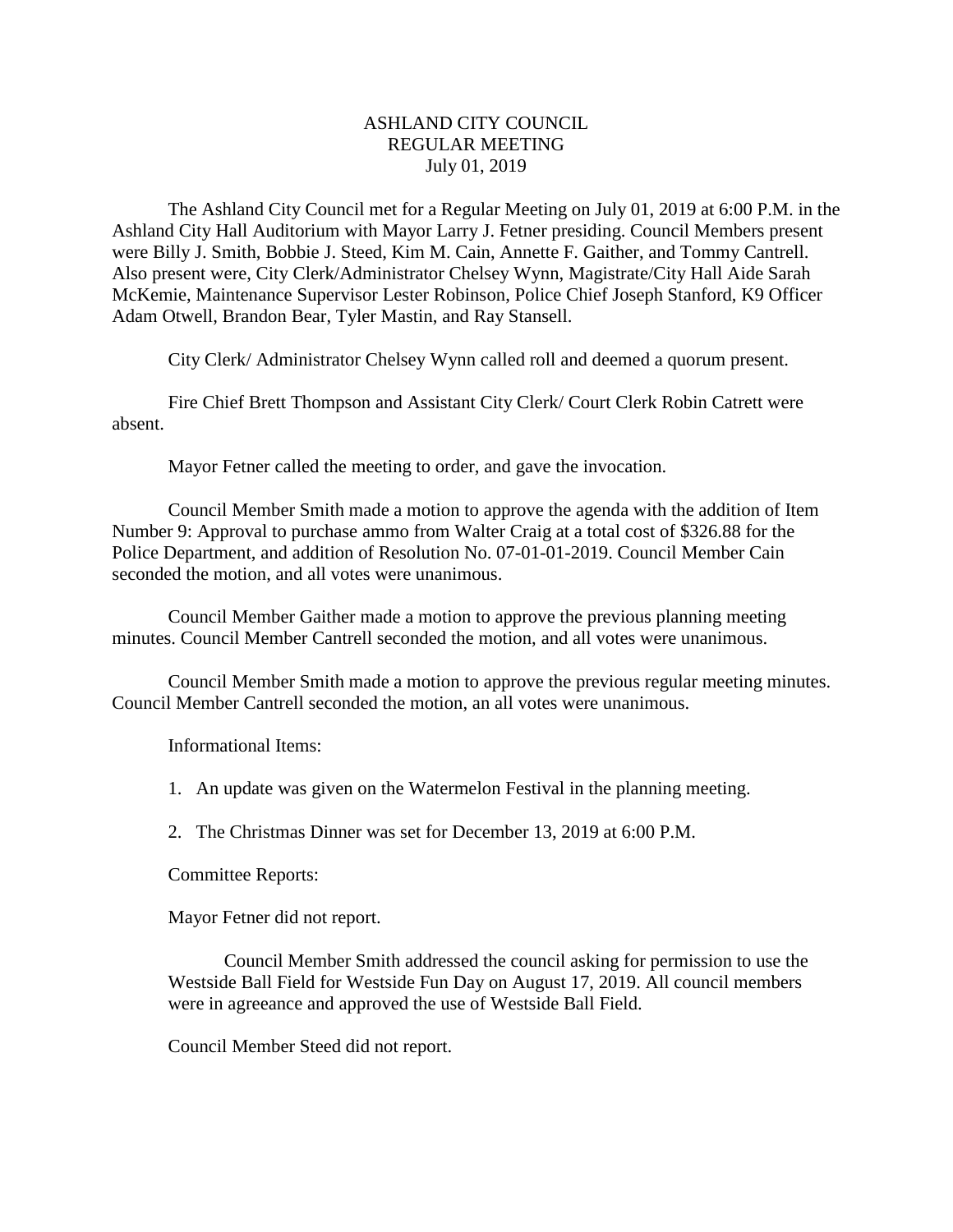## 07.01.2019 Regular Meeting Page 2

Council Member Cain reported that herself and the Mayor attended a tourism meeting held by the City of Oxford. Council Member Cain reported that the Mayor of Oxford requested a list of events and points of interest in Clay County to pass along to their tourists.

Council Member Gaither did not report.

Council Member Cantrell did not report.

Police Chief Stanford gave a report on Officer McGraw who is currently in the Police Academy and is scheduled to graduate on August 01, 2019 at 11:00 A.M. Chief Stanford introduced candidates Brandon Bear and Tyler Mastin who were on the agenda as new hires. Chief Stanford expressed the need for another firearm and more ammo for the Police Department. Chief Stanford also gave an update on the eviction process currently going on with a tenant.

Maintenance Supervisor Robinson updated the council on the process of getting the park ready for the Watermelon Festival and expressed his concern for the lack of pet clean-up stations at the park. Maintenance Supervisor Robinson stated that he had found some clean-up stations reasonably priced and that they would be ordered and installed in time for the festival. Maintenance Supervisor Robinson said that the walking trail would be sealed next week and that the Maintenance Department had been working on repairing the park bridges in preparation for the sealing. Supervisor Robinson expressed concern about the Northside T-Ball field not being cleaned up after the tournament, and stated that 90% of the right of ways had been cut. Supervisor Robinson gave an update on the agreement with Alabama Power to switch over to new street lights and stated that the lights were being manufactured and the timeline for August was still on track.

City Clerk/ Administrator Wynn did not report.

Magistrate/ City Hall Aide McKemie did not report.

New Business:

Council Member Cain made a motion to approve the bills received since the last regular meeting in the amount of \$8,556.61. Council Member Smith seconded the motion, and all votes were unanimous.

Council Member Gaither made a motion approving to purchase 10 ton of plant mix plus delivery from Anderson Trucking at an estimated cost of \$2,000.00. Council Member Cantrell seconded the motion, and all votes were unanimous.

Council Member Cantrell made a motion to approve Ingram Equipment Company to service the limb truck. Council Member Smith seconded the motion, and all votes were unanimous.